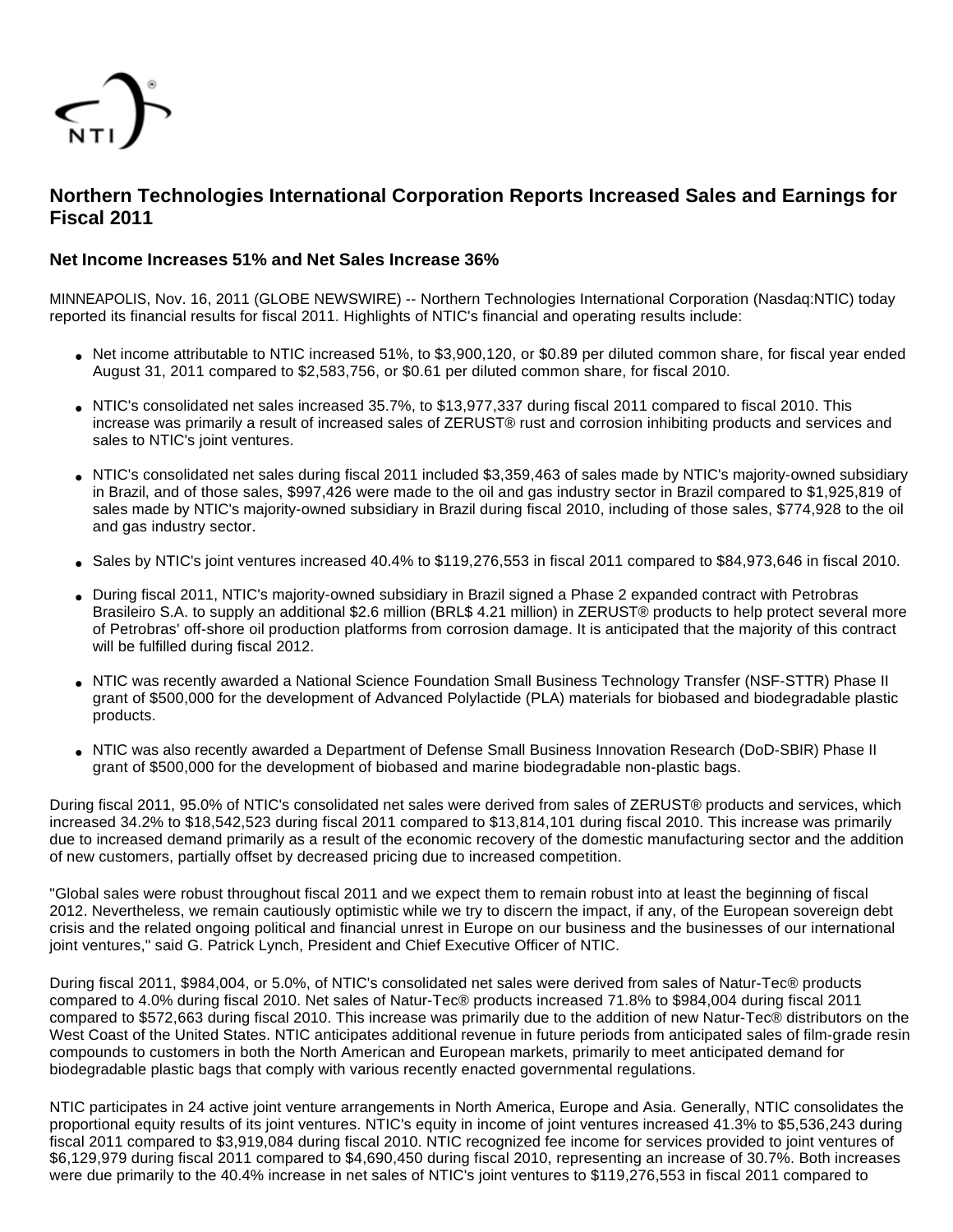\$84,973,646 in fiscal 2010.

Mr. Lynch continued, "The majority of our international joint ventures enjoyed continued strong sales growth for our ZERUST® corrosion inhibiting products during fiscal 2011. We are particularly pleased to see the recognition our Natur-Tec technologies have received both commercially in the United States, India and Italy as well as in the scientific community through the recent awarding of two new significant NSF and DOD research grants. Our goal for fiscal 2012 is to keep NTIC and our joint ventures on track to achieve another global annual sales record."

NTIC's total operating expenses increased 23.3%, or \$2,606,810, to \$13,798,672 during fiscal 2011 compared to fiscal 2010 primarily as a result of an increase in research and development expense, personnel expenses and annual bonus accrual.

NTIC incurred \$4,364,109 of research and development expense during fiscal 2011 compared to \$3,333,683 during fiscal 2010. These amounts represent net amounts after being reduced by reimbursements related to certain research and development contracts. Such reimbursements totaled \$219,175 and \$600,023 for fiscal 2011 and fiscal 2010, respectively. NTIC anticipates that it will spend between \$4,300,000 and \$4,500,000 in total during fiscal 2012 on research and development activities related to its new technologies.

Net income attributable to NTIC increased 50.9% to \$3,900,120, or \$0.89 per diluted common share, for fiscal 2011 compared to \$2,583,756, or \$0.61 per diluted common share, for fiscal 2010.

NTIC's working capital was \$9,085,748 at August 31, 2011, including \$3,266,362 in cash and cash equivalents compared to \$5,918,923 at August 31, 2010, including \$1,776,162 in cash and cash equivalents.

#### **Outlook**

For the fiscal year ending August 31, 2012, NTIC expects its net sales to range between \$23.0 million and \$24.5 million, inclusive of sales made by NTIC's majority-owned subsidiary in Brazil, and expects net income of between \$4.7 million to \$5.0 million, or between \$1.08 and \$1.14 per diluted share.

#### **Conference Call and Webcast**

NTIC will host a conference call today at 8:00 a.m. Central Standard Time to review its results of operations for fiscal 2011 and future outlook, followed by a question and answer session. The conference call will be available to interested parties through a live audio webcast available through NTIC's website at [www.ntic.com](http://www.globenewswire.com/newsroom/ctr?d=238464&l=14&a=www.ntic.com&u=http%3A%2F%2Fwww.ntic.com) or [http://ir.ntic.com/events.cfm](http://www.globenewswire.com/newsroom/ctr?d=238464&l=14&u=http%3A%2F%2Fir.ntic.com%2Fevents.cfm) where the webcast will be available archived and accessible for at least 12 months. The dial-in number for the conference call is (877) 670-9779 and the confirmation code is 22014479.

#### **Financial Results**

**NORTHERN TECHNOLOGIES INTERNATIONAL CORPORATION AND SUBSIDIARIES CONSOLIDATED STATEMENTS OF OPERATIONS YEARS ENDED AUGUST 31, 2011 AND 2010**

|                                              | 2011       | 2010                      |
|----------------------------------------------|------------|---------------------------|
| <b>NET SALES:</b>                            |            |                           |
| Net sales, excluding joint ventures          |            | \$16,594,004 \$12,190,171 |
| Net sales, to joint ventures                 | 2,932,523  | 2,196,593                 |
| <b>NET SALES</b>                             | 19,526,527 | 14,386,764                |
| Cost of goods sold                           | 12,768,640 | 9,384,866                 |
| Gross profit                                 | 6,757,887  | 5,001,898                 |
| JOINT VENTURE OPERATIONS:                    |            |                           |
| Equity in income of joint ventures           | 5,536,243  | 3,919,084                 |
| Fees for services provided to joint ventures | 6,129,979  | 4,690,450                 |
|                                              | 11,666,222 | 8,609,534                 |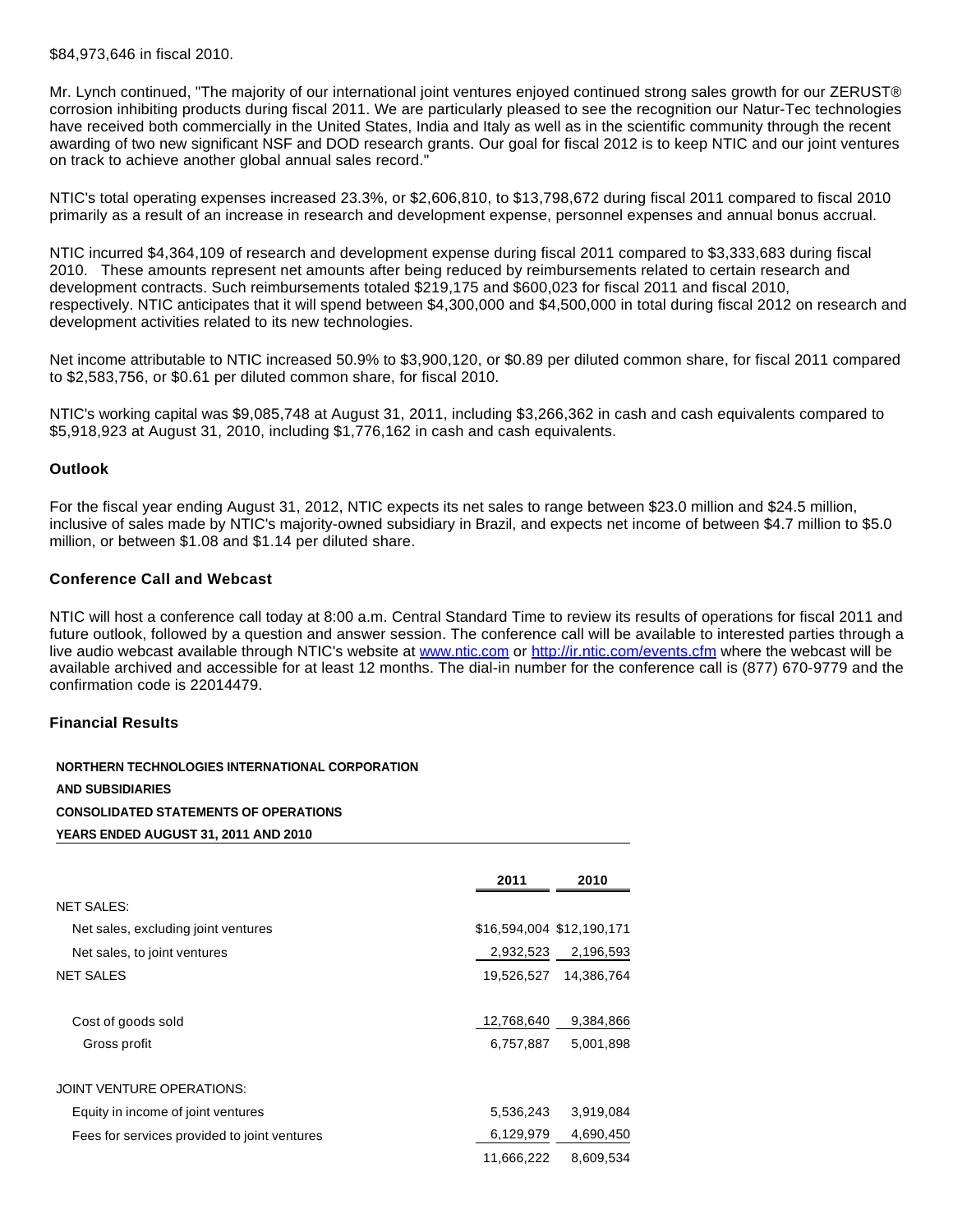| <b>OPERATING EXPENSES:</b>                          |            |                         |
|-----------------------------------------------------|------------|-------------------------|
| Selling expenses                                    | 4,090,704  | 3,059,207               |
| General and administrative expenses                 | 4,343,283  | 3,923,103               |
| Expenses incurred in support of joint ventures      | 1,000,576  | 875,869                 |
| Research and development expenses                   | 4,364,109  | 3,333,683               |
|                                                     | 13,798,672 | 11,191,862              |
|                                                     |            |                         |
| OPERATING INCOME                                    | 4,625,437  | 2,419,570               |
|                                                     |            |                         |
| <b>INTEREST INCOME</b>                              | 108,692    | 30,939                  |
| <b>INTEREST EXPENSE</b>                             | (59, 541)  | (97, 676)               |
| OTHER INCOME                                        | 27,300     | 25,094                  |
|                                                     |            |                         |
| INCOME BEFORE INCOME TAX EXPENSE (BENEFIT)          | 4,701,888  | 2,377,927               |
| INCOME TAX EXPENSE (BENEFIT)                        | 706,000    | (230,000)               |
|                                                     |            |                         |
| <b>NET INCOME</b>                                   | 3,995,888  | 2,607,927               |
|                                                     |            |                         |
| NET INCOME ATTRIBUTABLE TO NON CONTROLLING INTEREST | 95,768     | 24,171                  |
|                                                     |            |                         |
| NET INCOME ATTRIBUTABLE TO NTIC                     |            | \$3,900,120 \$2,583,756 |
|                                                     |            |                         |
| NET INCOME PER COMMON SHARE:                        |            |                         |
| <b>Basic</b>                                        | \$0.90     | \$0.61                  |
| <b>Diluted</b>                                      | \$0.89     | \$0.61                  |
|                                                     |            |                         |

WEIGHTED AVERAGE COMMON SHARES ASSUMED OUTSTANDING:

| Basic 4,325,863 4,223,605   |  |
|-----------------------------|--|
| Diluted 4,404,100 4,269,350 |  |

## **QUARTERLY INFORMATION (UNAUDITED)**

|                                                     |                         | <b>Fiscal Quarter Ended</b> |           |                                     |  |
|-----------------------------------------------------|-------------------------|-----------------------------|-----------|-------------------------------------|--|
|                                                     | November 30 February 28 |                             | May 31    | <b>August 31</b>                    |  |
| Fiscal year 2011:                                   |                         |                             |           |                                     |  |
| Net sales                                           | \$4.098.441             |                             |           | \$4,778,118 \$5,100,778 \$5,549,190 |  |
| Gross profit                                        | 1,407,736               | 1,771,886                   | 1,641,927 | 1,936,338                           |  |
| Income before income tax expense                    | 1,016,874               | 1,141,219                   | 1,250,155 | 1,293,640                           |  |
| Income tax expense                                  | 122,000                 | 140,000                     | 228,000   | 216,000                             |  |
| Net income                                          | 894,874                 | 1,001,219                   | 1,022,155 | 1,077,640                           |  |
| Net income per share:                               |                         |                             |           |                                     |  |
| Basic                                               | \$0.21                  | \$0.22                      | \$0.24    | \$0.25                              |  |
| Diluted                                             | \$0.21                  | \$0.22                      | \$0.23    | \$0.24                              |  |
| Weighted average common shares assumed outstanding: |                         |                             |           |                                     |  |
| Basic                                               | 4,264,187               | 4,340,934                   | 4,343,601 | 4,352,558                           |  |
| <b>Diluted</b>                                      | 4,324,757               | 4,419,921                   | 4.427.097 | 4.442.452                           |  |